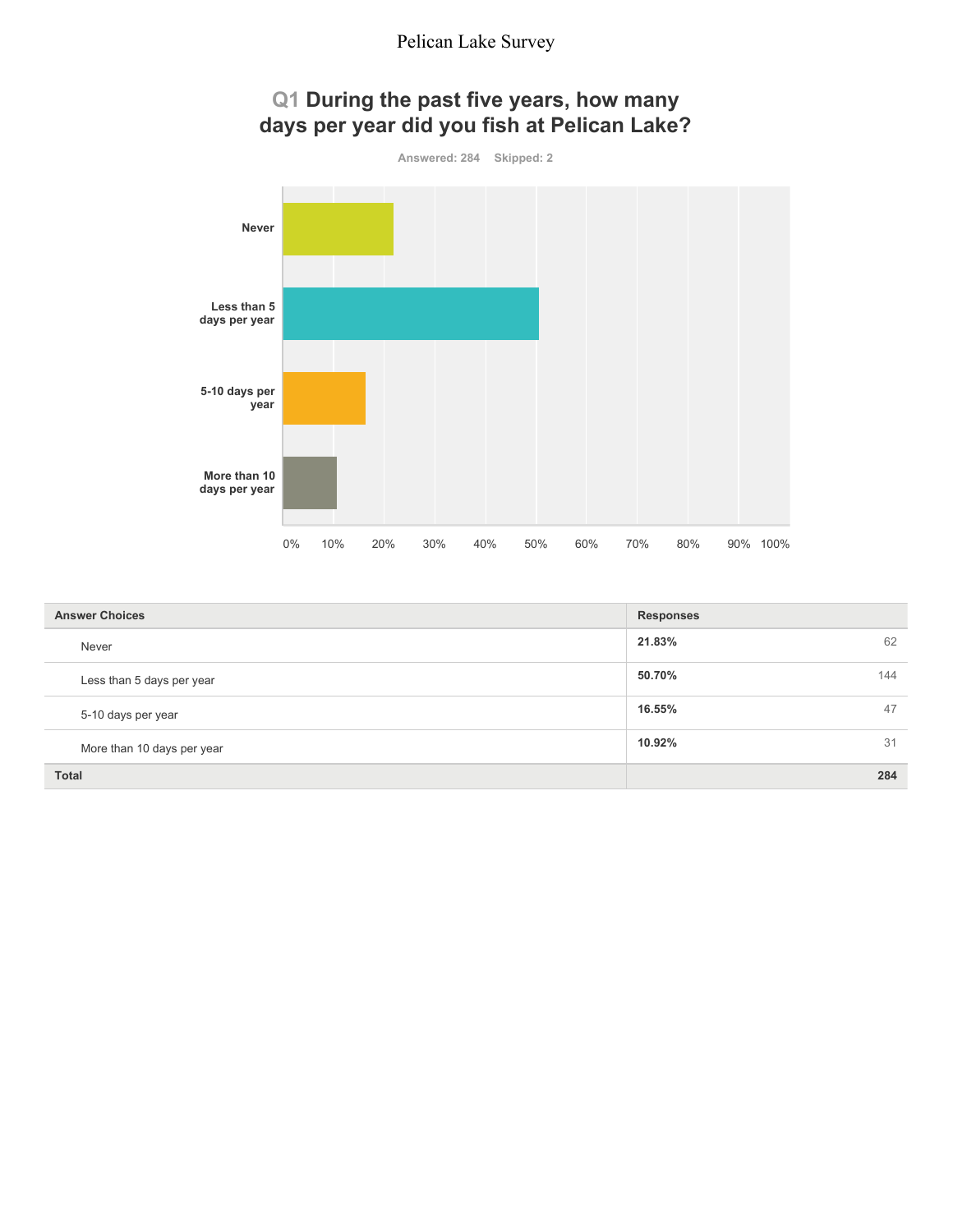### **Q2 How would you rank the quality of the largemouth bass fishery at Pelican Lake, based on fishing in 2013 or 2014? (If you have not fished Pelican Lake since 2012 or earlier, please select NA.)**



| <b>Answer Choices</b> | <b>Responses</b>        |
|-----------------------|-------------------------|
| Excellent             | 4.10%<br>8              |
| Good                  | 41<br>21.03%            |
| Fair                  | 46.67%<br>91            |
| Poor                  | 30<br>15.38%            |
| No opinion            | 2.05%<br>$\overline{4}$ |
| <b>NA</b>             | 21<br>10.77%            |
| Total                 | 195                     |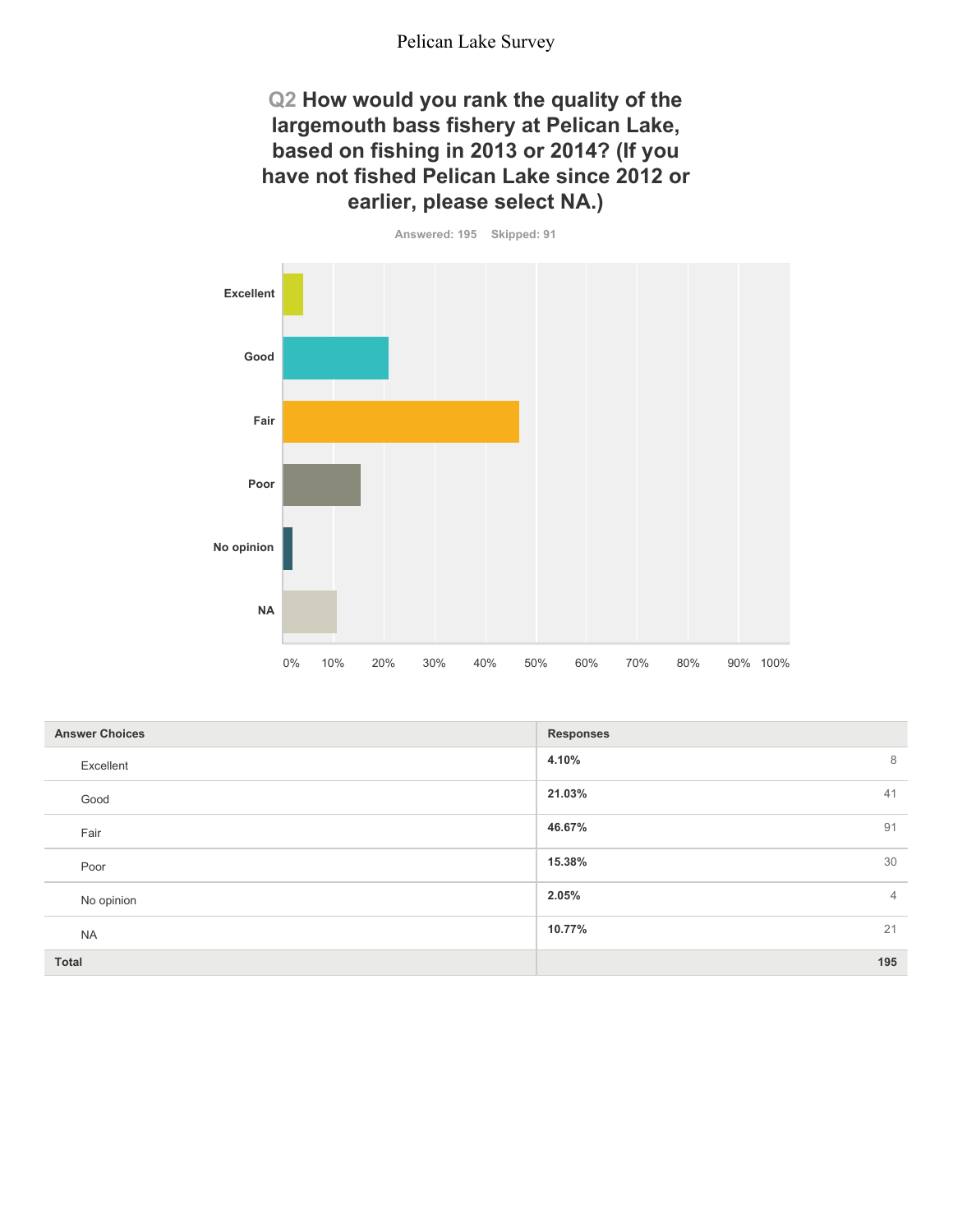### **Q3 How would you rank the quality of the bluegill fishery at Pelican Lake, based on fishing in 2013 or 2014? (If you have not fished Pelican Lake since 2012 or earlier, please select NA.)**

**Answered: 194 Skipped: 92**

**Excellent Good Fair Poor No opinion NA** 0% 10% 20% 30% 40% 50% 60% 70% 80% 90% 100%

| <b>Answer Choices</b> | <b>Responses</b> |
|-----------------------|------------------|
| Excellent             | 4.12%<br>8       |
| Good                  | 41<br>21.13%     |
| Fair                  | 66<br>34.02%     |
| Poor                  | 44<br>22.68%     |
| No opinion            | 10<br>5.15%      |
| <b>NA</b>             | 25<br>12.89%     |
| Total                 | 194              |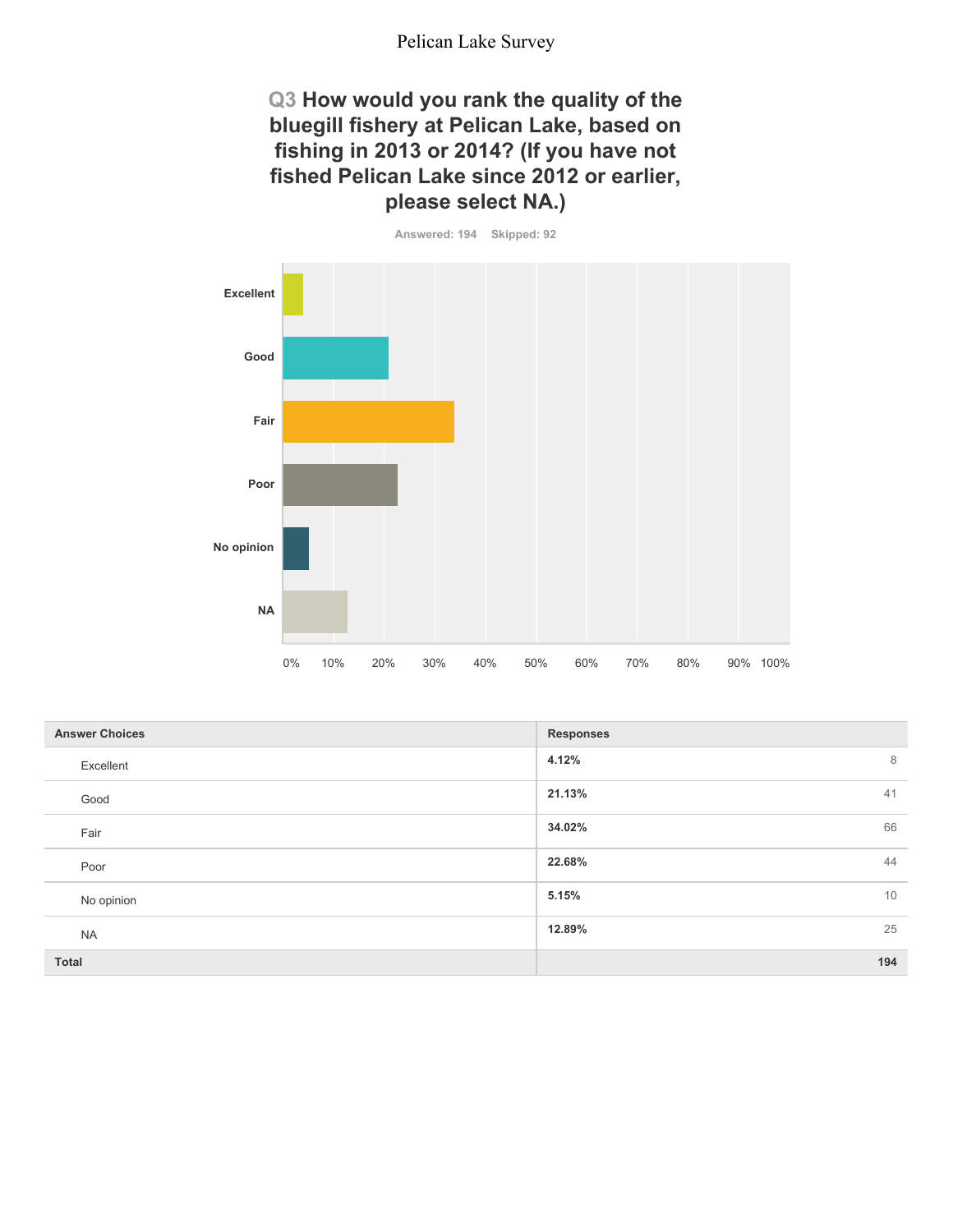### **Q4 Which of the following species do you target most often when fishing at Pelican Lake? (Check one.)**



| <b>Answer Choices</b> | <b>Responses</b>           |
|-----------------------|----------------------------|
| Bluegill              | 38.54%<br>74               |
| Largemouth bass       | 58.33%<br>112              |
| Common carp           | $0.00\%$<br>$\overline{0}$ |
| Channel catfish       | 0.52%<br>1.                |
| <b>Black bullhead</b> | 0.52%<br>$\mathbf{1}$      |
| No specific species   | 2.08%<br>$\overline{4}$    |
| <b>Total</b>          | 192                        |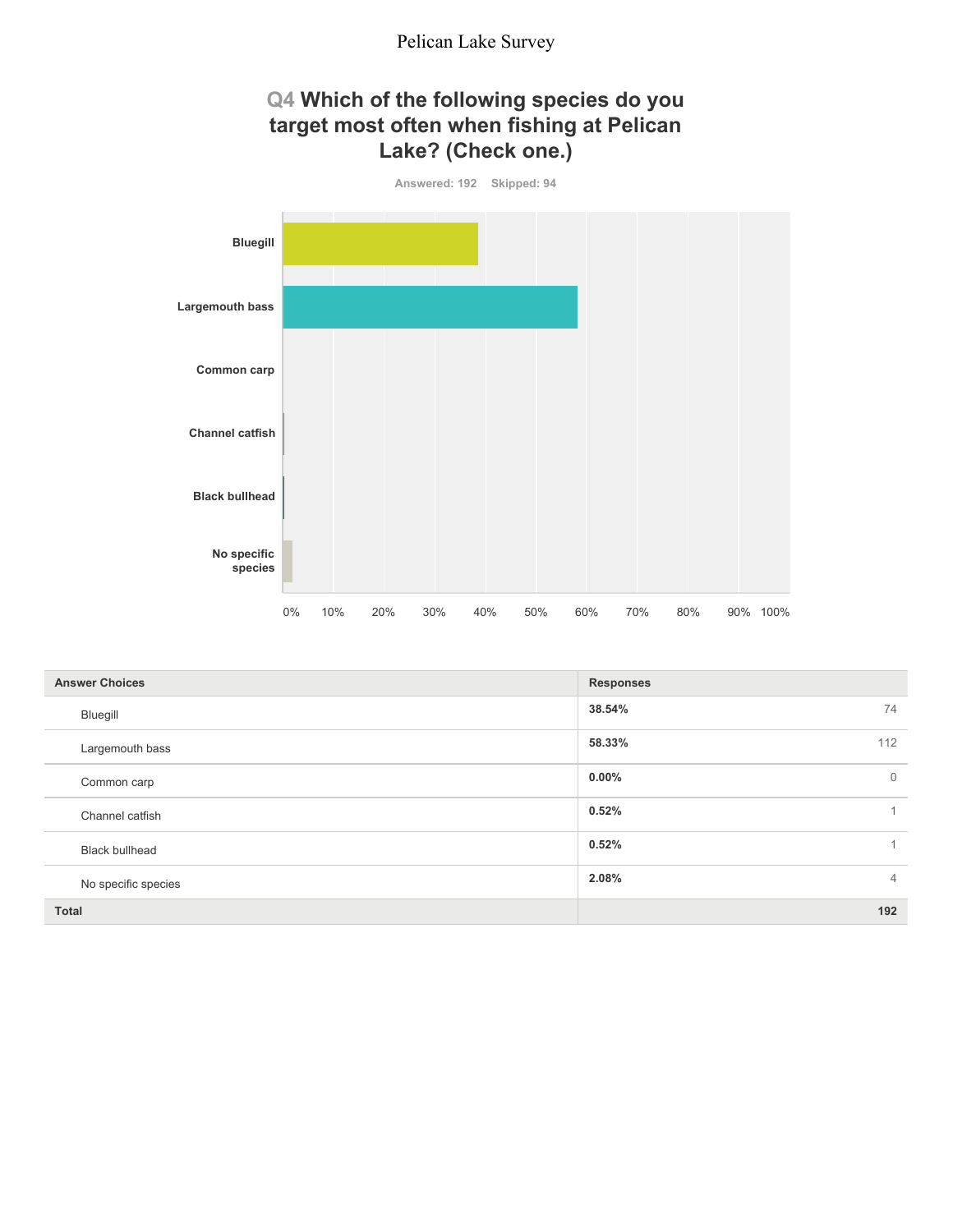### **Q5 Which fish species do you prefer to catch at Pelican Lake? Please rank them from 1-5 in order of importance, with 1 as most important.**



|                       | $\overline{A}$ | $\overline{2}$ | 3              | $\overline{4}$ | 5              | <b>Total</b> | <b>Average Ranking</b> |
|-----------------------|----------------|----------------|----------------|----------------|----------------|--------------|------------------------|
| Bluegill              | 41.45%         | 54.92%         | 2.07%          | 0.52%          | 1.04%          |              |                        |
|                       | 80             | 106            | $\overline{4}$ |                | $\overline{2}$ | 193          | 4.35                   |
| Largemouth bass       | 56.77%         | 40.63%         | 1.04%          | 0.52%          | 1.04%          |              |                        |
|                       | 109            | 78             | $\overline{2}$ |                | $\overline{2}$ | 192          | 4.52                   |
| Common carp           | 1.58%          | 2.11%          | 21.05%         | 11.05%         | 64.21%         |              |                        |
|                       | 3              | 4              | 40             | 21             | 122            | 190          | 1.66                   |
| Channel catfish       | 0.52%          | 1.55%          | 73.58%         | 24.35%         | $0.00\%$       |              |                        |
|                       |                | 3              | 142            | 47             | $\Omega$       | 193          | 2.78                   |
| <b>Black bullhead</b> | $0.00\%$       | 1.04%          | 2.59%          | 63.73%         | 32.64%         |              |                        |
|                       | $\mathbf 0$    | $\overline{2}$ | 5              | 123            | 63             | 193          | 1.72                   |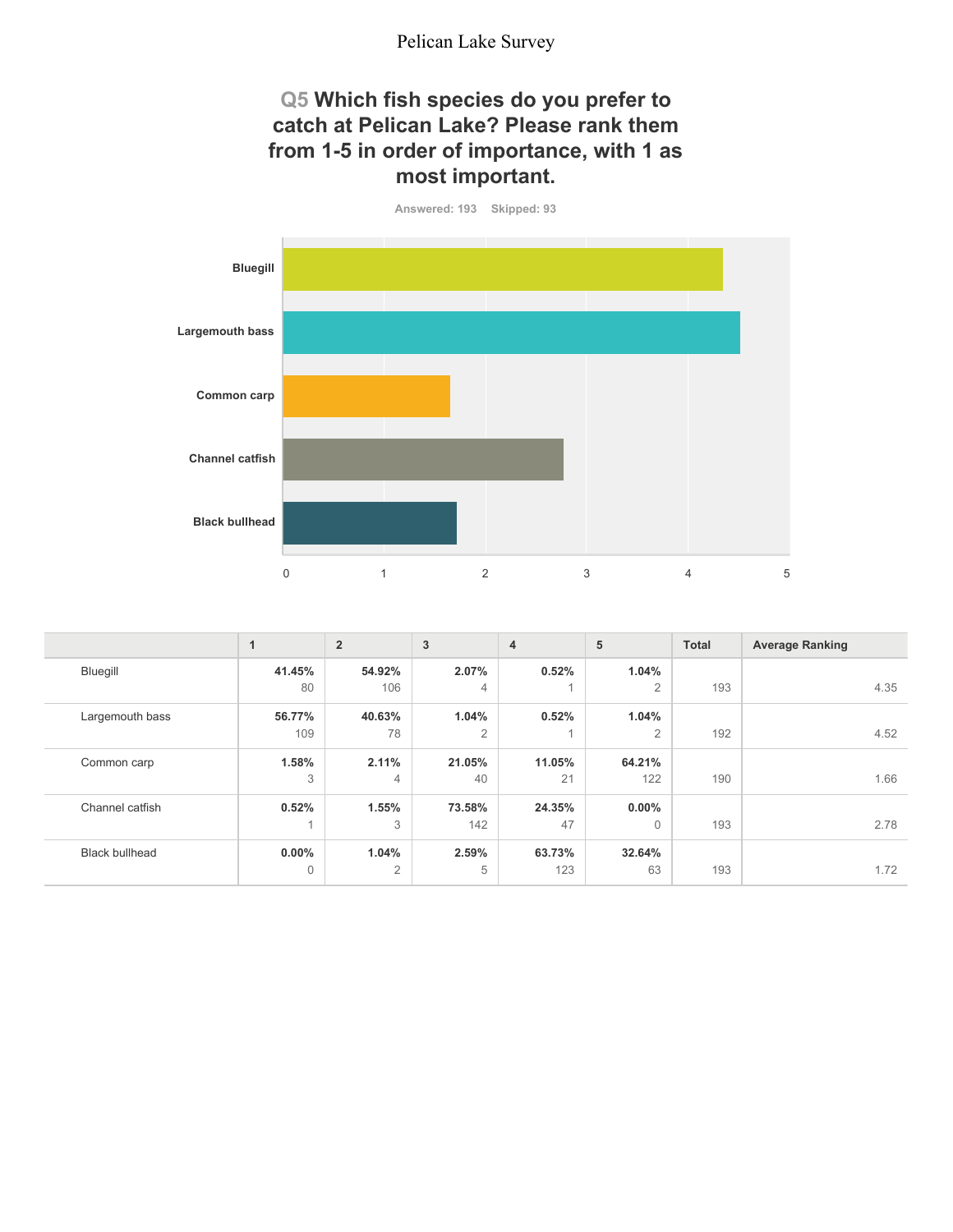### **Q6 Would you be more likely to fish Pelican Lake more often if the bluegill were larger?**



| <b>Answer Choices</b> | <b>Responses</b> |
|-----------------------|------------------|
| Yes                   | 140<br>73.30%    |
| No                    | 26.70%<br>51     |
| Total                 | 191              |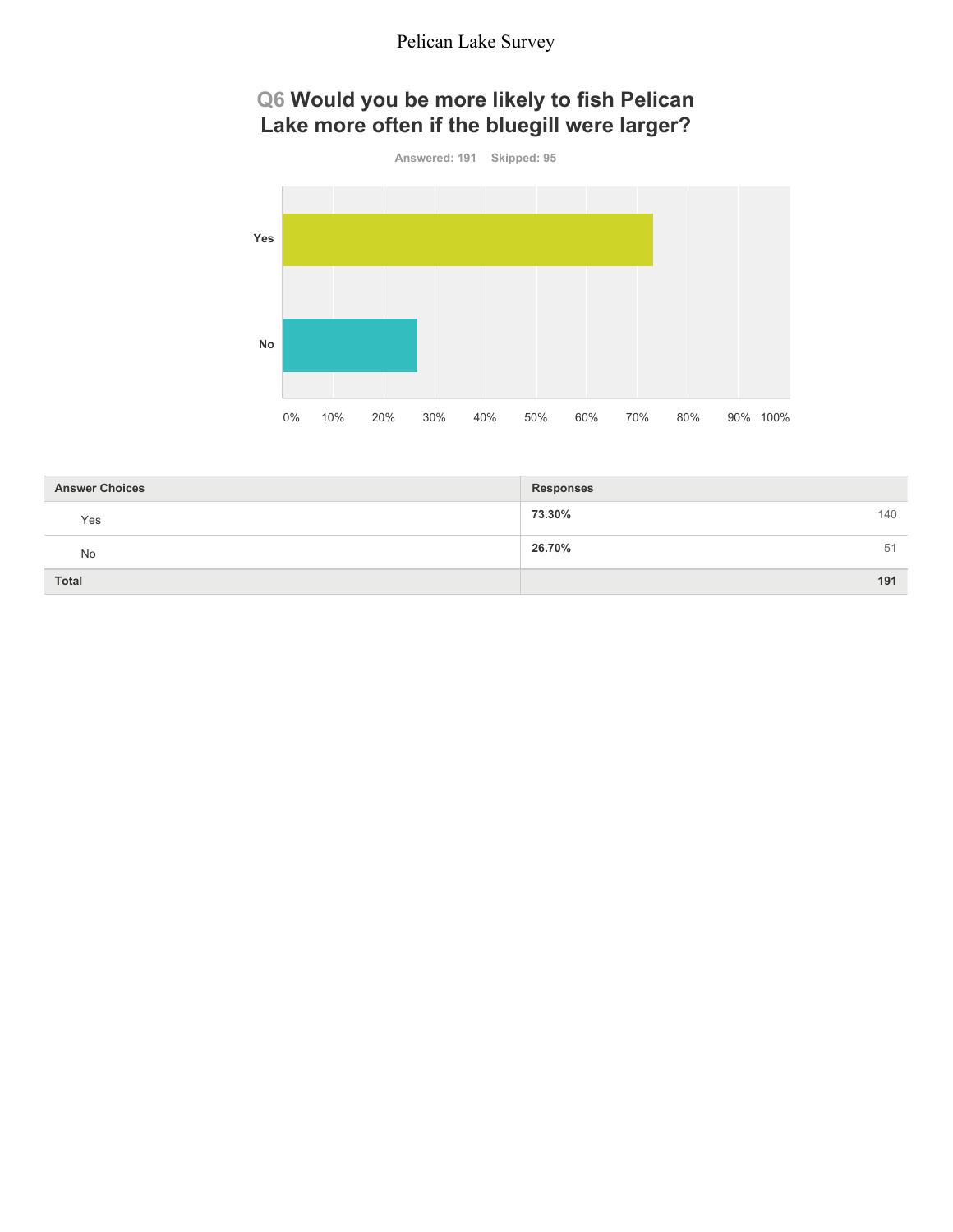**Q7 Fisheries managers need to determine whether the majority of anglers prefer larger bass or larger bluegill in Pelican Lake. It is not biologically possible to manage for both. Angler preferences will help shape the development of the Pelican Lake fishery management plan. Please indicate which management option you prefer.**



**Answered: 192 Skipped: 94**

| <b>Answer Choices</b>                                                  | <b>Responses</b> |     |
|------------------------------------------------------------------------|------------------|-----|
| I would prefer to see Pelican Lake managed for larger largemouth bass. | 55.21%           | 106 |
| I would prefer to see Pelican Lake managed for larger bluegill.        | 44.79%           | 86  |
| <b>Total</b>                                                           |                  | 192 |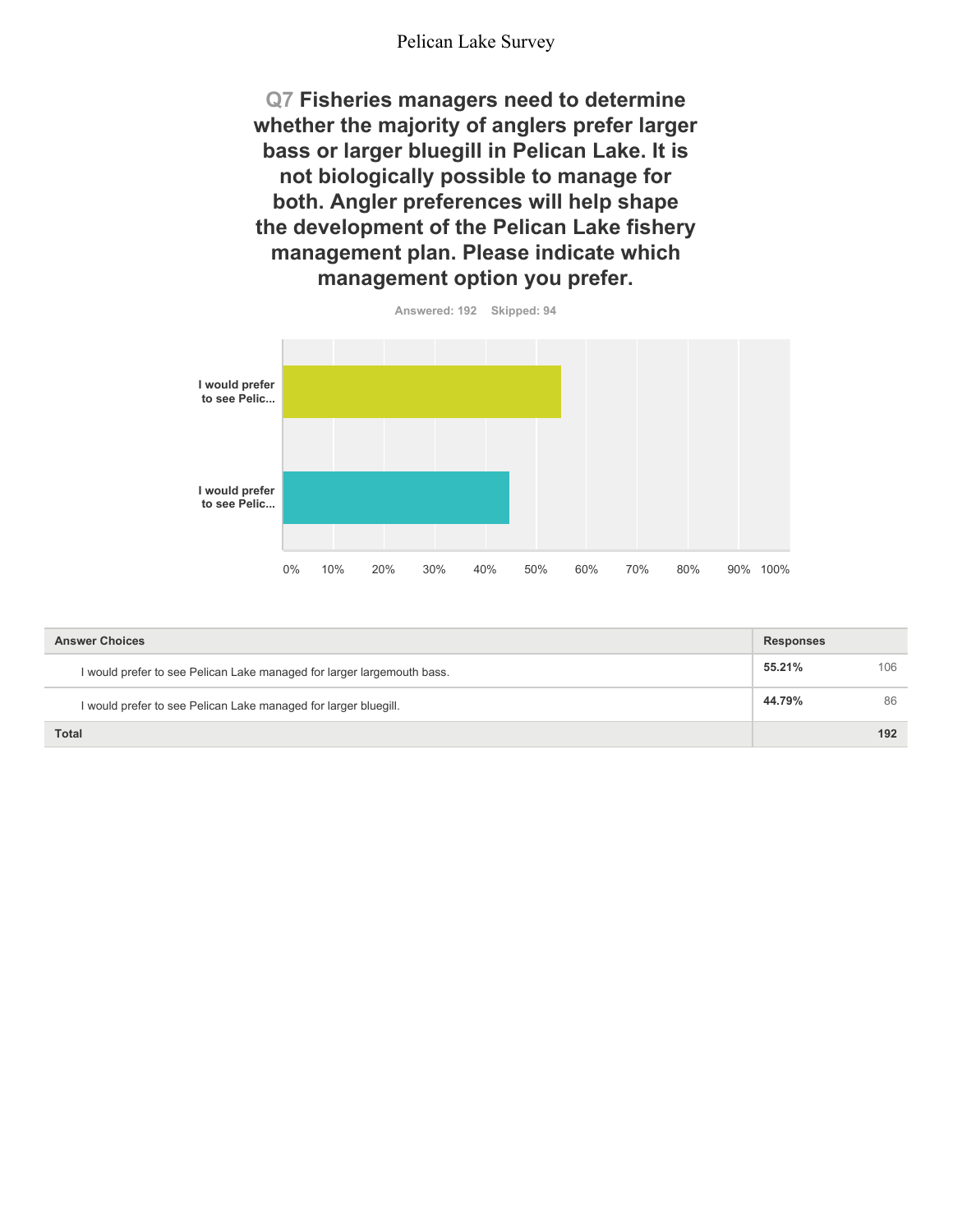### **Q8 Which of the following species would you be most interested in seeing added to Pelican Lake ?**



| <b>Answer Choices</b>                           | <b>Responses</b> |    |
|-------------------------------------------------|------------------|----|
| Brown trout                                     | 5.70%            | 9  |
| Colorado pikeminnow (a large, predatory native) | 13.92%           | 22 |
| Saugeye (a hybrid of sauger and walleye)        | 28.48%           | 45 |
| Tiger trout                                     | 6.33%            | 10 |
| Walleye                                         | 30.38%           | 48 |
| Wiper (a hybrid of striped bass and white bass) | 47.47%           | 75 |
| <b>Total Respondents: 158</b>                   |                  |    |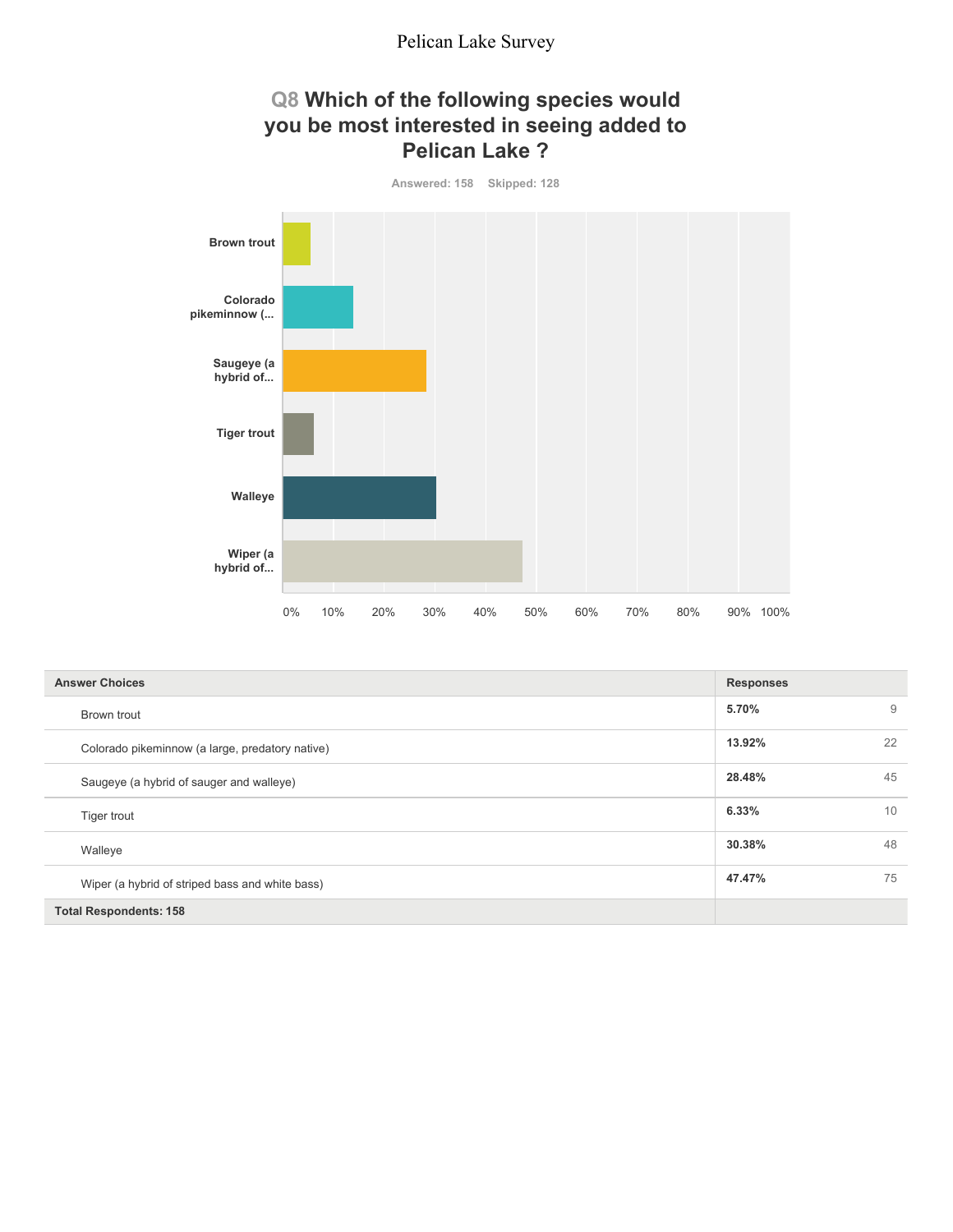### **Q9 Is there a fish species not mentioned in the previous question that you would like to see in Pelican Lake? If so, please list it here.**

**Answered: 61 Skipped: 225**

| #              | <b>Responses</b>                                                                                                    | <b>Date</b>         |
|----------------|---------------------------------------------------------------------------------------------------------------------|---------------------|
| $\mathbf{1}$   | NONE of the above. Only Largemouth bass and bluegillthat's it!                                                      | 11/25/2014 4:45 PM  |
| 2              | Northern pike                                                                                                       | 11/24/2014 7:03 PM  |
| 3              | <b>Tiger Muskie</b>                                                                                                 | 11/8/2014 12:32 PM  |
| 4              | don't add more fish duh!!!!                                                                                         | 11/4/2014 7:58 PM   |
| 5              | pike or tiger musky                                                                                                 | 11/4/2014 6:31 PM   |
| 6              | no                                                                                                                  | 11/4/2014 3:54 PM   |
| $\overline{7}$ | <b>Tiger Musky</b>                                                                                                  | 11/3/2014 6:19 PM   |
| 8              | <b>PERCH</b>                                                                                                        | 11/3/2014 1:46 PM   |
| 9              | crappie                                                                                                             | 11/3/2014 11:55 AM  |
| 10             | yellow perch                                                                                                        | 11/3/2014 11:36 AM  |
| 11             | WellThe Tiger Muskies did pretty good in there!!                                                                    | 11/3/2014 10:51 AM  |
| 12             | Round goby                                                                                                          | 11/3/2014 10:44 AM  |
| 13             | Other sunfishes if they are compatible with a "trophy" bluegill population.                                         | 11/3/2014 10:31 AM  |
| 14             | Tiger musky                                                                                                         | 11/3/2014 9:06 AM   |
| 15             | Musky, pike                                                                                                         | 11/3/2014 8:28 AM   |
| 16             | Crappie                                                                                                             | 11/3/2014 7:38 AM   |
| 17             | Tiger musky                                                                                                         | 11/3/2014 7:06 AM   |
| 18             | <b>Tiger Musky</b>                                                                                                  | 11/1/2014 8:44 PM   |
| 19             | No new species, remove the carp. If bullheads are there get rid of them!                                            | 11/1/2014 7:13 PM   |
| 20             | as much forage as possible for the bass                                                                             | 11/1/2014 1:18 PM   |
| 21             | Tiger musky                                                                                                         | 10/31/2014 8:54 PM  |
| 22             | smallmouth bass                                                                                                     | 10/31/2014 8:35 PM  |
| 23             | Tiger muskie                                                                                                        | 10/31/2014 8:14 PM  |
| 24             | Musky                                                                                                               | 10/31/2014 8:04 PM  |
| 25             | Spotted bass                                                                                                        | 10/31/2014 7:56 PM  |
| 26             | No                                                                                                                  | 10/31/2014 7:48 PM  |
| 27             | tiger muskie                                                                                                        | 10/31/2014 5:38 PM  |
| 28             | something that eats CARP                                                                                            | 10/31/2014 5:11 PM  |
| 29             | I would prefer the the state quit ruining bass fisheries with, Wipers, put in some rainbows, bass love to eat them. | 10/31/2014 2:38 PM  |
| 30             | Tiger musky                                                                                                         | 10/31/2014 12:45 PM |
| 31             | yellow perch                                                                                                        | 10/31/2014 10:11 AM |
|                |                                                                                                                     |                     |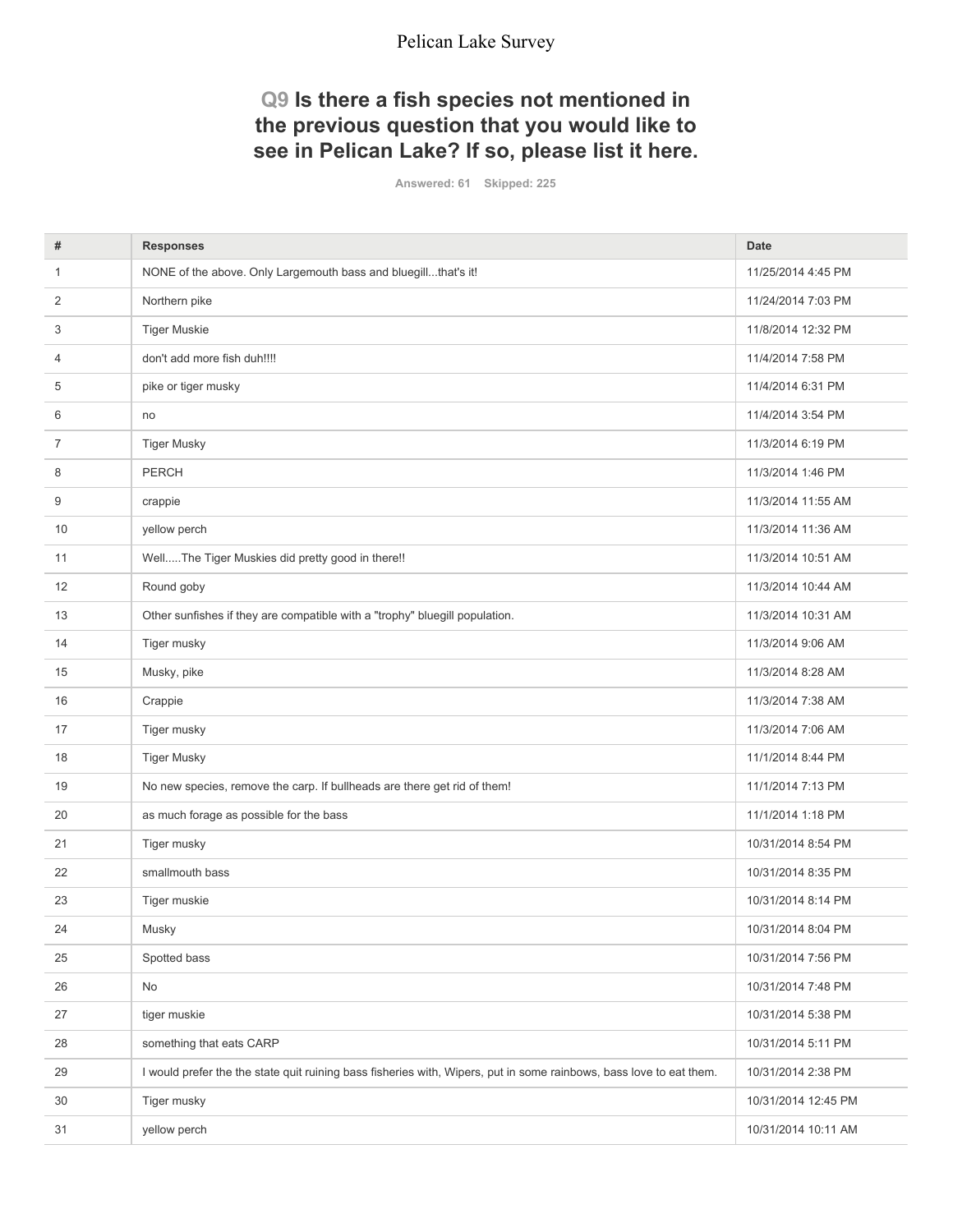| 32 | Maybe crappieso there is another panfish for the bass to eat                                        | 10/31/2014 9:38 AM  |
|----|-----------------------------------------------------------------------------------------------------|---------------------|
| 33 | smallmouth bass                                                                                     | 10/31/2014 9:18 AM  |
| 34 | Perch                                                                                               | 10/31/2014 9:01 AM  |
| 35 | crappie                                                                                             | 10/31/2014 8:36 AM  |
| 36 | I would prefer not to have any other species added.                                                 | 10/31/2014 7:57 AM  |
| 37 | perch                                                                                               | 10/31/2014 7:47 AM  |
| 38 | tiger musky                                                                                         | 10/31/2014 7:43 AM  |
| 39 | red ear sunfish or bluegill green sunfish hybrid                                                    | 10/31/2014 7:19 AM  |
| 40 | small mouth bass                                                                                    | 10/31/2014 6:30 AM  |
| 41 | crappie                                                                                             | 10/30/2014 11:43 PM |
| 42 | Crappie                                                                                             | 10/30/2014 10:51 PM |
| 43 | crappie                                                                                             | 10/30/2014 10:36 PM |
| 44 | Saugers                                                                                             | 10/30/2014 10:08 PM |
| 45 | Crappie                                                                                             | 10/30/2014 10:06 PM |
| 46 | Shad                                                                                                | 10/30/2014 9:58 PM  |
| 47 | yellow perch                                                                                        | 10/30/2014 9:24 PM  |
| 48 | northern pike                                                                                       | 10/30/2014 9:11 PM  |
| 49 | Crappie                                                                                             | 10/30/2014 9:00 PM  |
| 50 | <b>Tiger Muskie</b>                                                                                 | 10/30/2014 9:00 PM  |
| 51 | none                                                                                                | 10/30/2014 8:49 PM  |
| 52 | crappie, small mouth bass                                                                           | 10/30/2014 8:44 PM  |
| 53 | crappie                                                                                             | 10/30/2014 8:28 PM  |
| 54 | tiger musky                                                                                         | 10/30/2014 8:26 PM  |
| 55 | No focus on the largemouth                                                                          | 10/30/2014 8:23 PM  |
| 56 | tiger musky                                                                                         | 10/30/2014 8:15 PM  |
| 57 | <b>Tiger Muskie</b>                                                                                 | 10/30/2014 8:03 PM  |
| 58 | Muskie                                                                                              | 10/30/2014 7:47 PM  |
| 59 | No                                                                                                  | 10/30/2014 6:22 PM  |
| 60 | none - I would like to see it remain Largemouth bass, bluegill, channel catfish and black bullhead. | 10/30/2014 2:37 PM  |
| 61 | Northern Pike                                                                                       | 10/30/2014 2:11 PM  |
|    |                                                                                                     |                     |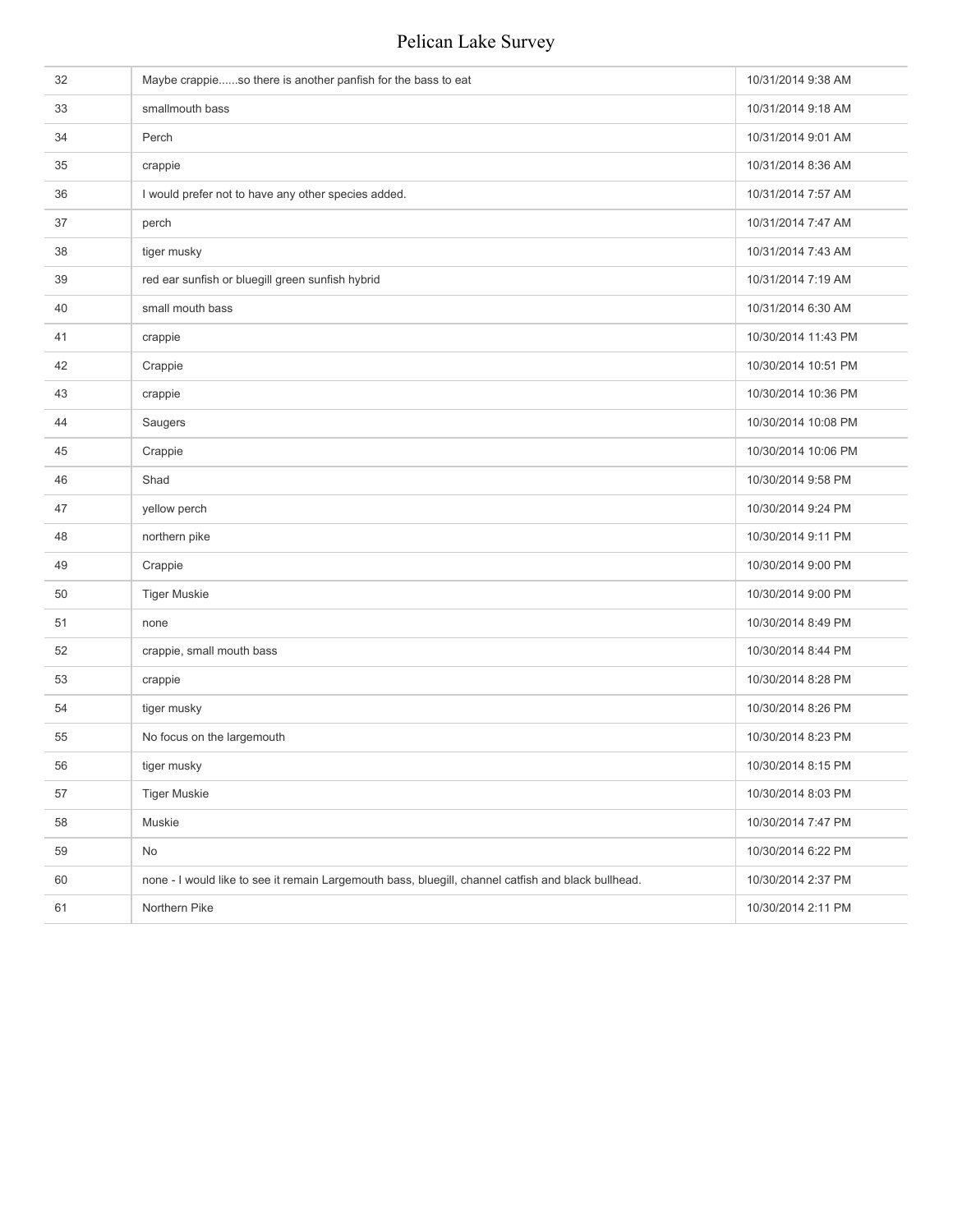**Q10 Carp have invaded Pelican Lake and degraded water clarity, which has been shown to decrease growth and survival of sight feeders like bluegill. Please check the box next to the management options you would support to help restore the fishery at Pelican Lake.**



| <b>Answer Choices</b>                                                                                                                                                                                                                                                                                                     | <b>Responses</b> |
|---------------------------------------------------------------------------------------------------------------------------------------------------------------------------------------------------------------------------------------------------------------------------------------------------------------------------|------------------|
| Partial rotenone treatments of the lake to target carp. These treatments could reduce bass and bluegill numbers in the treated areas.                                                                                                                                                                                     | 21.58% 41        |
| Mechanical removal of carp that targets the larger fish while they are spawning. Carp are a prolific species, so this action may have limited<br>effectiveness, even over time.                                                                                                                                           | 27.89% 53        |
| A complete rotenone treatment of Pelican Lake for all species. Black bullhead have a high tolerance of rotenone and would likely remain in the<br>lake following treatment. Largemouth bass and bluegill would be restocked after the treatment, and a screen on the inflow would prevent carp<br>from entering the lake. | 61.58%<br>117    |
| <b>Total Respondents: 190</b>                                                                                                                                                                                                                                                                                             |                  |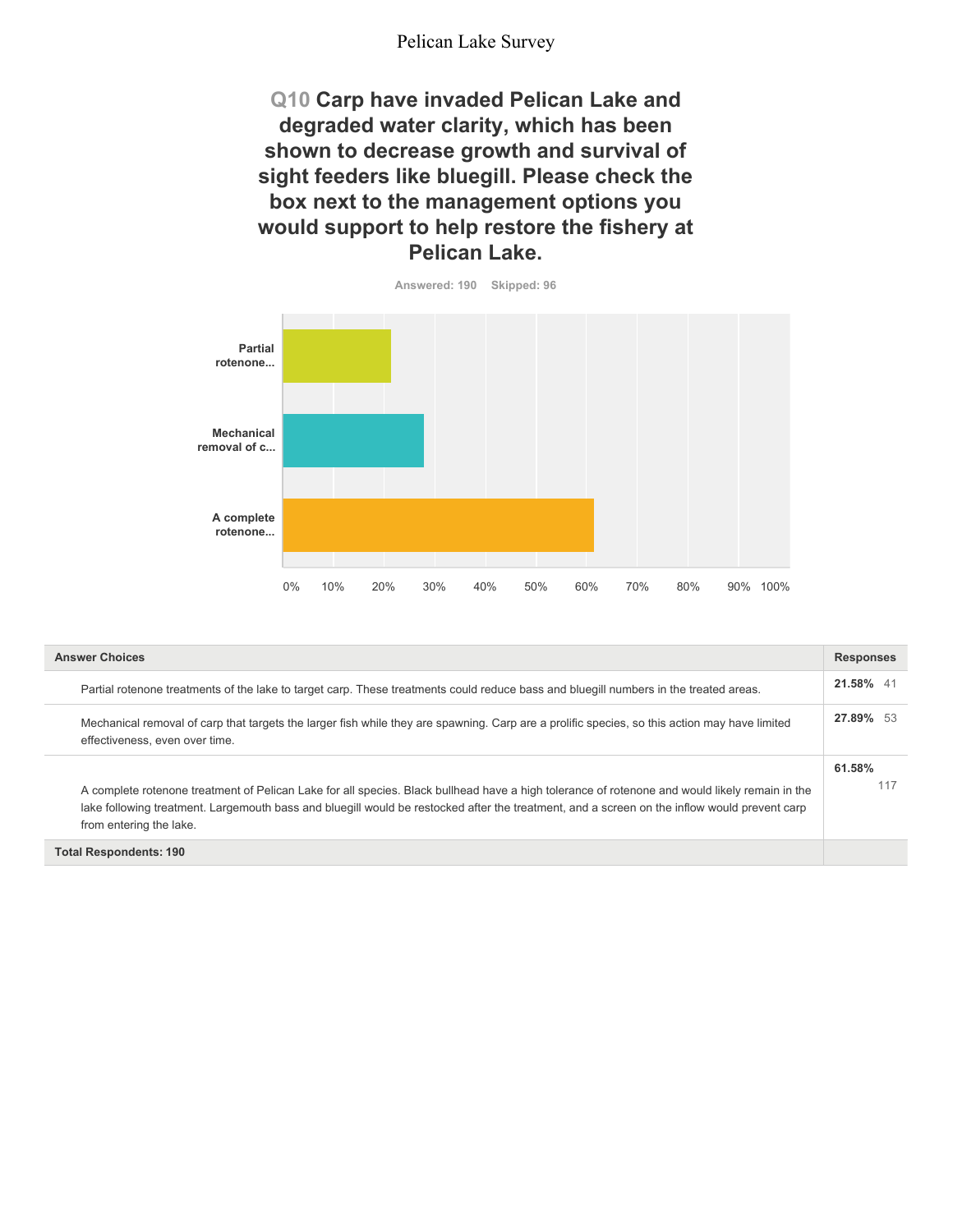**Q11 If a planning group comprised of anglers and agency personnel identified that the best way to help restore the Pelican Lake fishery was to chemically remove all fish and restart the bass and bluegill populations, would you support this action?**



| <b>Answer Choices</b> | <b>Responses</b> |
|-----------------------|------------------|
| Yes                   | 82.81%<br>159    |
| No                    | 17.19%<br>33     |
| <b>Total</b>          | 192              |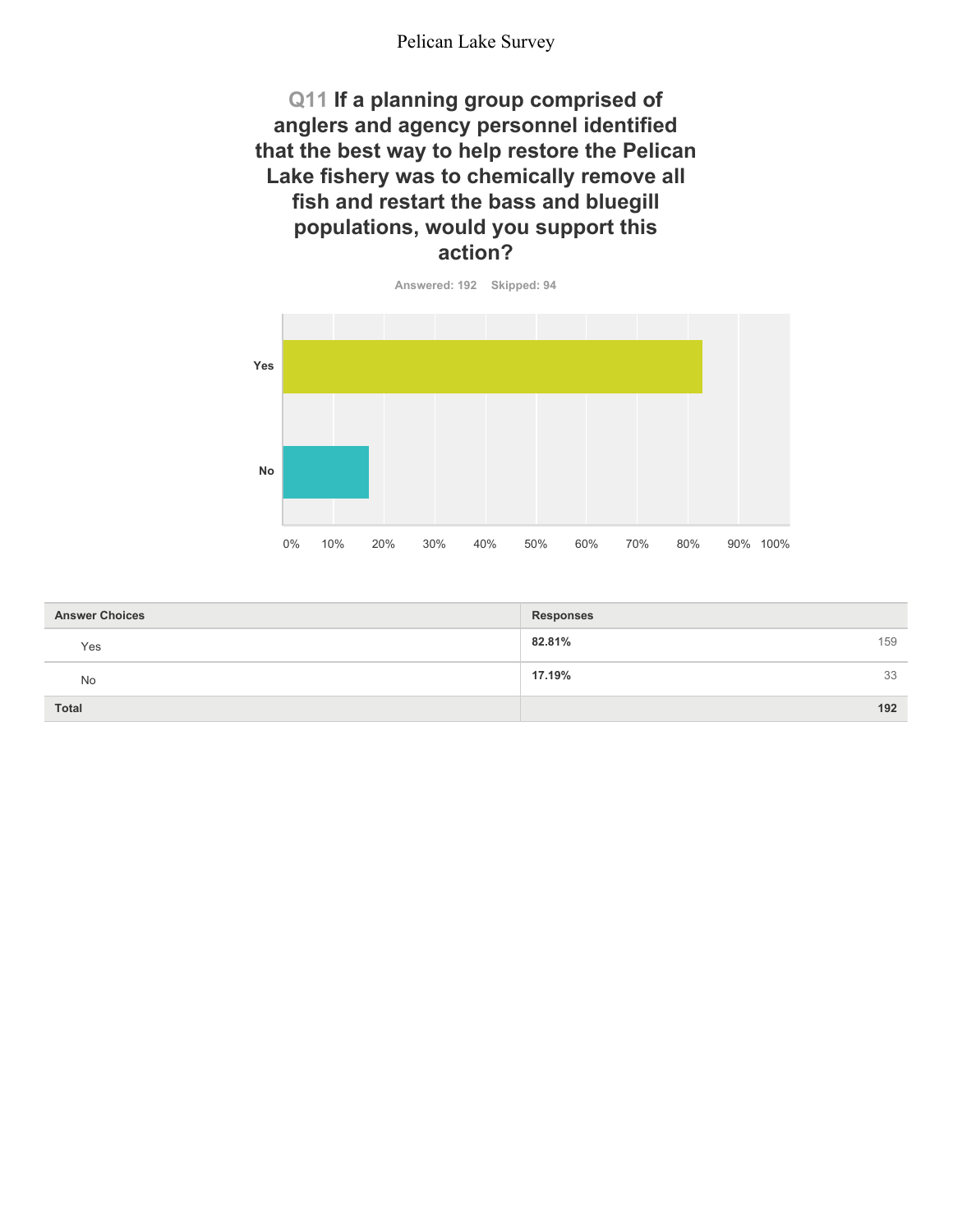### **Q12 Please provide any additional comments or suggestions about changes you would like to see in the fishery at Pelican Lake.**

**Answered: 61 Skipped: 225**

| #  | <b>Responses</b>                                                                                                                                                                                                                                                                                                                                                                                                                                                                                                                                                  | <b>Date</b>         |
|----|-------------------------------------------------------------------------------------------------------------------------------------------------------------------------------------------------------------------------------------------------------------------------------------------------------------------------------------------------------------------------------------------------------------------------------------------------------------------------------------------------------------------------------------------------------------------|---------------------|
| 1  | Shock the hell out of the lake to remove the carp. Use similar harvest methods being deployed at Utah Lake at<br>Pelican.                                                                                                                                                                                                                                                                                                                                                                                                                                         | 11/25/2014 4:45 PM  |
| 2  | improved camping areas on both sides of the lake                                                                                                                                                                                                                                                                                                                                                                                                                                                                                                                  | 11/25/2014 9:48 AM  |
| 3  | Another item concerning water clarity is not just the carp, but the muddy flow that was coming in on the west side.                                                                                                                                                                                                                                                                                                                                                                                                                                               | 11/24/2014 4:57 PM  |
| 4  | My family would love to see the two pound bluegill once again in Pelican.                                                                                                                                                                                                                                                                                                                                                                                                                                                                                         | 11/24/2014 2:16 PM  |
| 5  | Complete treatment only way to remove all carp and that's what's needed to restore fishery.                                                                                                                                                                                                                                                                                                                                                                                                                                                                       | 11/24/2014 11:25 AM |
| 6  | More than enough land for an official campground & tree planting to be constructed. Would help generate<br>revenue for the fisheries maintenance.                                                                                                                                                                                                                                                                                                                                                                                                                 | 11/20/2014 2:59 PM  |
| 7  | Let nature run its course.                                                                                                                                                                                                                                                                                                                                                                                                                                                                                                                                        | 11/14/2014 10:45 PM |
| 8  | Reduce bluegill limit. Increase bass limit.                                                                                                                                                                                                                                                                                                                                                                                                                                                                                                                       | 11/8/2014 12:32 PM  |
| 9  | I would like to see the lake get back to the way it was a few years back in what ever method they try. It would be<br>nice to catch better quality fish again.                                                                                                                                                                                                                                                                                                                                                                                                    | 11/6/2014 9:30 AM   |
| 10 | We need to take action to save pelican                                                                                                                                                                                                                                                                                                                                                                                                                                                                                                                            | 11/6/2014 1:28 AM   |
| 11 | #13 maybe can't commit right now                                                                                                                                                                                                                                                                                                                                                                                                                                                                                                                                  | 11/4/2014 6:31 PM   |
| 12 | NUKE IT! But the Southeast Region has better fishing anyways!                                                                                                                                                                                                                                                                                                                                                                                                                                                                                                     | 11/4/2014 11:03 AM  |
| 13 | I love the blue gill fishing at the lake. Its the primary reason I fish the lake. However, if I had the chance to catch<br>different predatory species other than large mouth bass, I would be more likely to fish it. I could potentially see<br>adding Tiger Musky, Wiper or Saugeye as hybrid predators to help keep small blue gill numbers down, give the<br>bigger blue gill a chance to grow to even larger levels, and give the fishery a touch of diversity. I also wouldn't<br>mind seeing more attention put towards a better channel catfish fishery. | 11/3/2014 6:19 PM   |
| 14 | Treat it and lets move on to better bluegill fishing ASAP.                                                                                                                                                                                                                                                                                                                                                                                                                                                                                                        | 11/3/2014 4:52 PM   |
| 15 | Pelican has always been a lake you can take a kid and have them catch 20 to 30 bluegill no problem in a day. My<br>son caught 10 in 3 days last trip.                                                                                                                                                                                                                                                                                                                                                                                                             | 11/3/2014 3:28 PM   |
| 16 | mechanical removal of carp is not a good long-term or feasible option and a waste of state resources                                                                                                                                                                                                                                                                                                                                                                                                                                                              | 11/3/2014 1:06 PM   |
| 17 | If the lake is chemically treated I would hope that channel catfish would be restocked too.                                                                                                                                                                                                                                                                                                                                                                                                                                                                       | 11/3/2014 12:15 PM  |
| 18 | Carp are a problem, no doubt. But Pelican started going down hill when the old crusty manager from the past<br>recommended raising the bluegull limit from 10 to 20, just because he felt like it. The bluegill suffered. Get the<br>bluegill numbers up, and I cant help but think they may take care of the carp fry. Keep waging war on the adult<br>carp! Pelican is famous for big bluegill. Lets keep it that way. If that wont work, bring on the tiger musky!                                                                                             | 11/3/2014 10:51 AM  |
| 19 | Tiger musky                                                                                                                                                                                                                                                                                                                                                                                                                                                                                                                                                       | 11/3/2014 9:06 AM   |
| 20 | it used to be really awesome but not so much the last few years, im sure youll get it going right                                                                                                                                                                                                                                                                                                                                                                                                                                                                 | 11/3/2014 8:28 AM   |
| 21 | Encourage the harvest of bass under 14" by increasing limit to 10 bass with only 2 over 14".                                                                                                                                                                                                                                                                                                                                                                                                                                                                      | 11/3/2014 7:06 AM   |
| 22 | Pave the road to the launch ramp                                                                                                                                                                                                                                                                                                                                                                                                                                                                                                                                  | 11/2/2014 6:55 AM   |
| 23 | Not sure about the total removal, especially if the bullheads remaine!!                                                                                                                                                                                                                                                                                                                                                                                                                                                                                           | 11/1/2014 7:13 PM   |
| 24 | no changes                                                                                                                                                                                                                                                                                                                                                                                                                                                                                                                                                        | 11/1/2014 1:54 PM   |
|    |                                                                                                                                                                                                                                                                                                                                                                                                                                                                                                                                                                   |                     |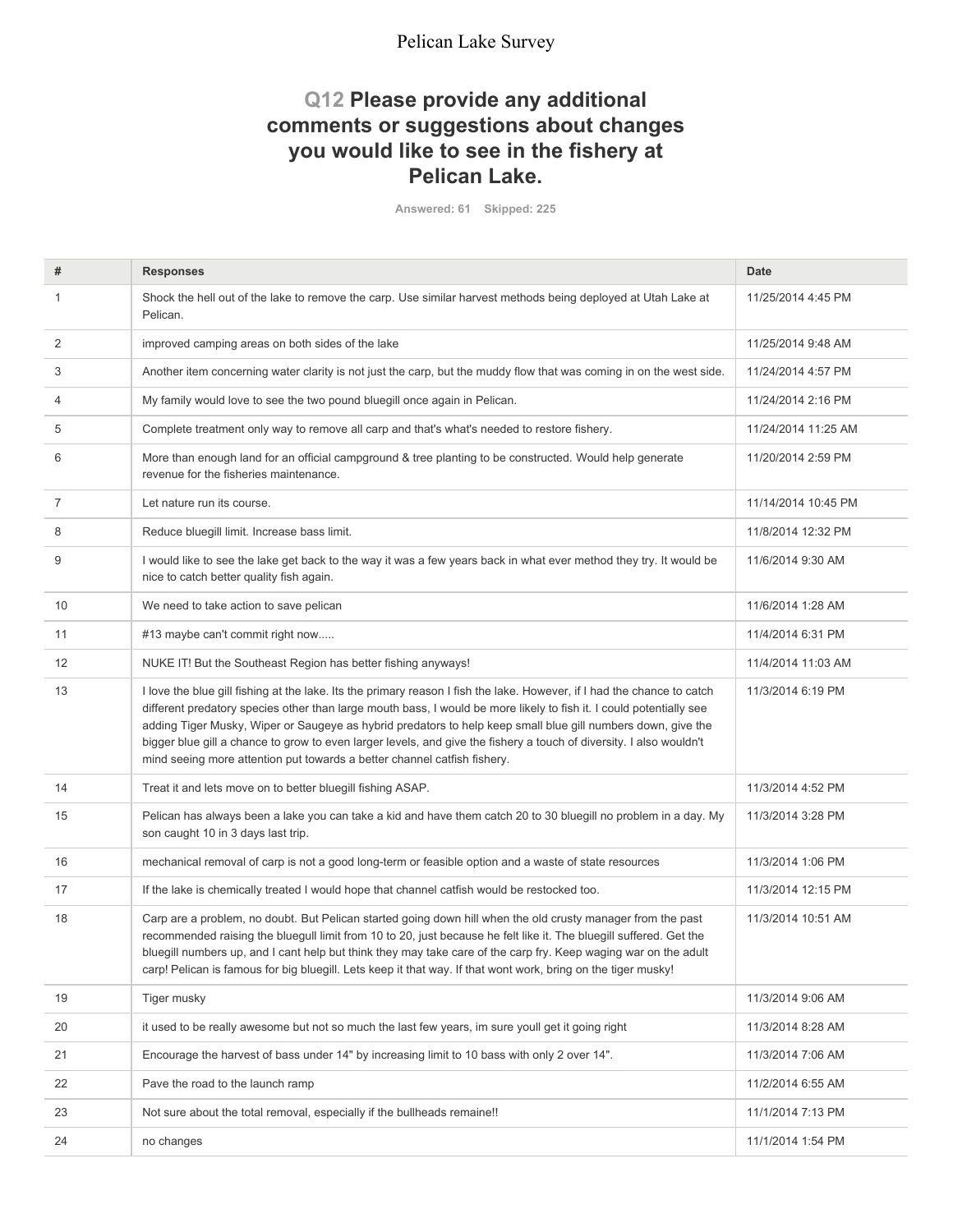| 25 | Re-think the bluegill limit. I think it is to low, likely the only bluegill limit in the country so restrictive. In the days of<br>the large bluegills, the fish were naturally thinned with annual winter kills. Both largemouth and bluegill are good<br>at reproducing. Require the irrigation company to honor the C pool levels and the monies spent to provide the C<br>pool. Question #5 is potentially misleading. I don't ever want to see another carp or black bullhead in Pelican or<br>any water in the state of Utah - ever! | 11/1/2014 1:18 PM   |
|----|--------------------------------------------------------------------------------------------------------------------------------------------------------------------------------------------------------------------------------------------------------------------------------------------------------------------------------------------------------------------------------------------------------------------------------------------------------------------------------------------------------------------------------------------|---------------------|
| 26 | I dont want to see a chemical treatment of pelican lake to remove carp and kill all fish in there. there are some<br>really nice bass and some decent bluegills in there. Treatment will be a waste of a lot of great fish only to have<br>the carp come right back as they are in the inflow waters of the lake and will never be able to keep them out now.                                                                                                                                                                              | 10/31/2014 8:35 PM  |
| 27 | Please restart the fishery as soon as possible.                                                                                                                                                                                                                                                                                                                                                                                                                                                                                            | 10/31/2014 8:14 PM  |
| 28 | Mechanical treatments do not work well, I prefer to see chemical, and restocking.                                                                                                                                                                                                                                                                                                                                                                                                                                                          | 10/31/2014 7:56 PM  |
| 29 | Pelican MUST be restored to the great bluegill and fair largemouth fishery it once was. It is now nothing but a<br>muddy carp infested mess. Sad                                                                                                                                                                                                                                                                                                                                                                                           | 10/31/2014 5:11 PM  |
| 30 | Make carp a keep only fish. Large mouth is the attraction to pelican. Anything to help them thrive would help                                                                                                                                                                                                                                                                                                                                                                                                                              | 10/31/2014 4:59 PM  |
| 31 | size resteictons                                                                                                                                                                                                                                                                                                                                                                                                                                                                                                                           | 10/31/2014 4:25 PM  |
| 32 | net them, bow fish, spear fish, carp only                                                                                                                                                                                                                                                                                                                                                                                                                                                                                                  | 10/31/2014 2:38 PM  |
| 33 | I don't see the need in stocking any outher fish in the lake. It has done good for years with just the bass and<br>bluegill. Before the carp problem in years past the bluegill were good size and so were the bass. There have<br>always been carp in the lake just not as many as now. It is a great place to take the kids and catch a bunch of fish<br>not so much quality of fish but a bunch.                                                                                                                                        | 10/31/2014 1:19 PM  |
| 34 | Remove carp by any means necessary.                                                                                                                                                                                                                                                                                                                                                                                                                                                                                                        | 10/31/2014 1:19 PM  |
| 35 | I'm afraid partial rotenone treatments will not be effective in controlling carp. I would recommend and support a<br>complete treatment.                                                                                                                                                                                                                                                                                                                                                                                                   | 10/31/2014 12:50 PM |
| 36 | Don't know enough about the biology of the fish or the lake to answer or to serve on a committee. I fly fish for the<br>bass and bluegill. Have never harvested a bass, and bluegill only when my children were smaller. This last year<br>was a change fewer bluegill, water clarity issues, and for me most importantly encroachment from the oil<br>industry. The flooded old road was a fly fisherman's best friend and it became a new road last year just to take a<br>few miles of their path.                                      | 10/31/2014 10:36 AM |
| 37 | Such a fun fishery Caught one of my best bass there several years ago now it seems the bass are stunted, the<br>bluegill are stunted, and the carp an in. Would like some better bass, decent bluegill and less carp.                                                                                                                                                                                                                                                                                                                      | 10/31/2014 9:38 AM  |
| 38 | I higher minimum water table. Low water makes accessibility difficult in the later season and I believe low water is<br>also a factor to the poor water quality. Would some man-made structure benefit the lake. (Shoreline and/or sub-<br>surface)                                                                                                                                                                                                                                                                                        | 10/31/2014 9:08 AM  |
| 39 | Keep the largemouth growing! No tournaments, or keeping bass between february and june during the bass<br>spawn.                                                                                                                                                                                                                                                                                                                                                                                                                           | 10/31/2014 7:57 AM  |
| 40 | I really hope that Pelican can be kept as a trophy bluegill fishery. It is unique in that sense.                                                                                                                                                                                                                                                                                                                                                                                                                                           | 10/31/2014 7:19 AM  |
| 41 | Open all lakes to spearfishing for carp. Leave some closed for taking of game fish. Encourage a preventative<br>maintenance program threw anglers. Promote the taking of carp                                                                                                                                                                                                                                                                                                                                                              | 10/31/2014 7:07 AM  |
| 42 | Big Bass!                                                                                                                                                                                                                                                                                                                                                                                                                                                                                                                                  | 10/31/2014 6:30 AM  |
| 43 | Protect larger bass that prey on carp. Maybe introduce a slot limit. Stansbury pond was a great bass fishery and it<br>had a fair amount of carp yet loss of big bass.                                                                                                                                                                                                                                                                                                                                                                     | 10/31/2014 12:14 AM |
| 44 | Dig a little deeper and add crappie, walleye, large mouth bass, blue gill, and punkenseed gills after chemical<br>treatment                                                                                                                                                                                                                                                                                                                                                                                                                | 10/30/2014 11:43 PM |
| 45 | I'd like to see it fish the way it did 10 yrs ago. I had a day where I caught near 200 fish on both top water poppers<br>and bead head attractors. The fishing hasn't approached that level in the last 6 years.                                                                                                                                                                                                                                                                                                                           | 10/30/2014 10:14 PM |
| 46 | Poison the whole lake and manage it for trophy largemouth. Include gizzard shad and bluegill when re-stocking.<br>Recruit the bass fishermen to help with the re-stocking.                                                                                                                                                                                                                                                                                                                                                                 | 10/30/2014 10:06 PM |
| 47 | Remove carp like Utah lake                                                                                                                                                                                                                                                                                                                                                                                                                                                                                                                 | 10/30/2014 9:58 PM  |
|    |                                                                                                                                                                                                                                                                                                                                                                                                                                                                                                                                            |                     |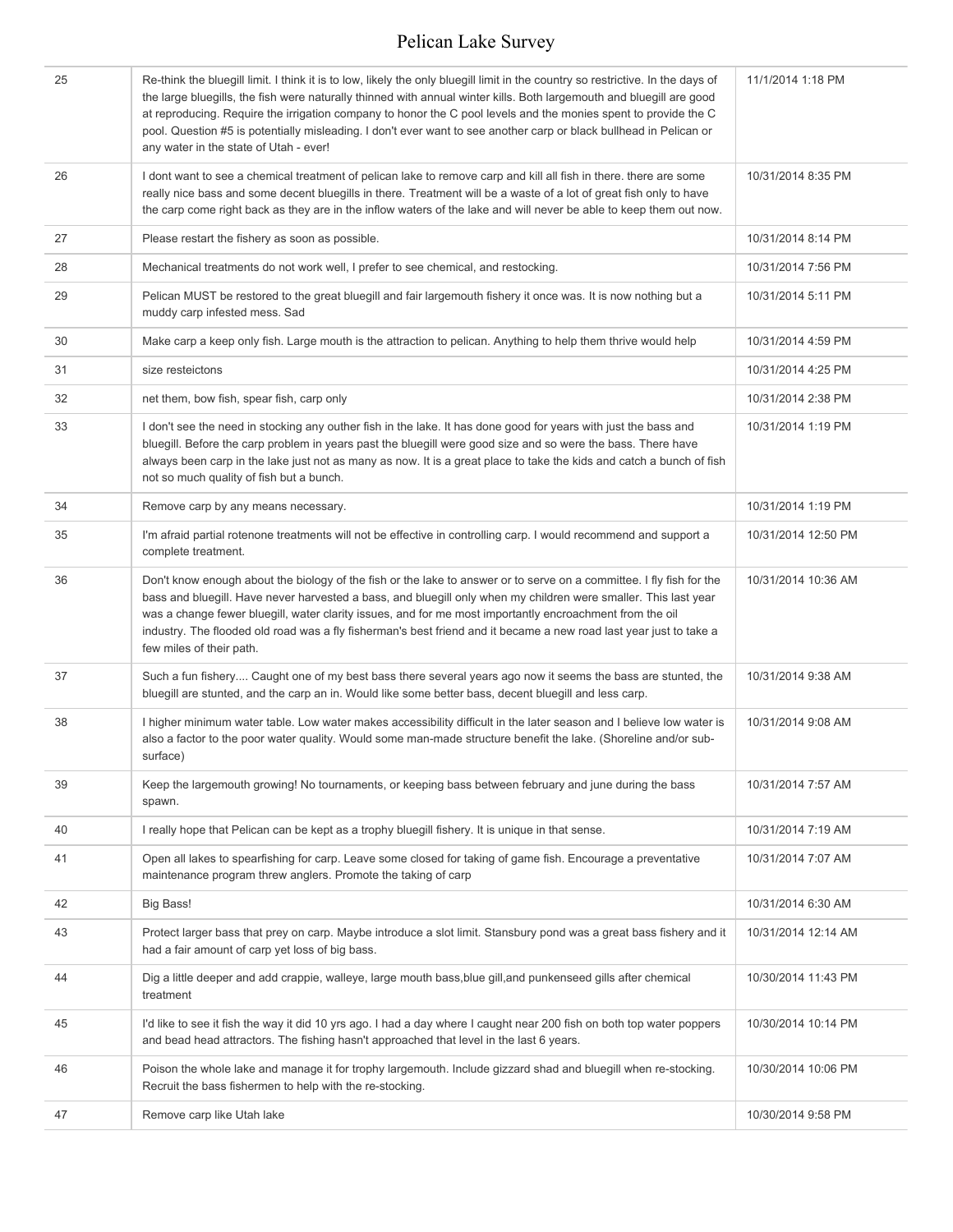| 48 | I think removing some of the bass and stocking more blue gill and possibly another bait fish would improve the<br>fishery for both bass and blue gill. I don't know if it's possible but withe the carp why couldn't we get commercial<br>fishermen on it like at utah lake                                                                                                                                                                                                                                                                                                                                                                                                                                                                                                                                                                                                                                                                                                                                                                                                                                                                                                                                                                                | 10/30/2014 9:27 PM |
|----|------------------------------------------------------------------------------------------------------------------------------------------------------------------------------------------------------------------------------------------------------------------------------------------------------------------------------------------------------------------------------------------------------------------------------------------------------------------------------------------------------------------------------------------------------------------------------------------------------------------------------------------------------------------------------------------------------------------------------------------------------------------------------------------------------------------------------------------------------------------------------------------------------------------------------------------------------------------------------------------------------------------------------------------------------------------------------------------------------------------------------------------------------------------------------------------------------------------------------------------------------------|--------------------|
| 49 | I love pelican, I don't mind the 4 hour drive to fish it. I love the bass fishing. there, as well as bluegillI would like<br>to see bigger bass like back in the day.                                                                                                                                                                                                                                                                                                                                                                                                                                                                                                                                                                                                                                                                                                                                                                                                                                                                                                                                                                                                                                                                                      | 10/30/2014 9:13 PM |
| 50 | Decrease in limit size for keeping                                                                                                                                                                                                                                                                                                                                                                                                                                                                                                                                                                                                                                                                                                                                                                                                                                                                                                                                                                                                                                                                                                                                                                                                                         | 10/30/2014 9:11 PM |
| 51 | Larger blue gill limit. To many fish in a body of water fish will not grow ex I gold fish in a tank or 2 one will grow<br>bigger then 2 will in the same tank                                                                                                                                                                                                                                                                                                                                                                                                                                                                                                                                                                                                                                                                                                                                                                                                                                                                                                                                                                                                                                                                                              | 10/30/2014 8:51 PM |
| 52 | I would like to see more structure either natural or artificial implanted into the lake                                                                                                                                                                                                                                                                                                                                                                                                                                                                                                                                                                                                                                                                                                                                                                                                                                                                                                                                                                                                                                                                                                                                                                    | 10/30/2014 8:44 PM |
| 53 | I'm not a fan of chemically killing lakes. It takes to long for the restocked fish to get to size.                                                                                                                                                                                                                                                                                                                                                                                                                                                                                                                                                                                                                                                                                                                                                                                                                                                                                                                                                                                                                                                                                                                                                         | 10/30/2014 8:26 PM |
| 54 | Focus on the bass I've noticed it is a miricale for the utah fish and wildlife to care about anything but trout and the<br>hump back chub how about a survey on starvation reservoir also!!!!!                                                                                                                                                                                                                                                                                                                                                                                                                                                                                                                                                                                                                                                                                                                                                                                                                                                                                                                                                                                                                                                             | 10/30/2014 8:23 PM |
| 55 | Can you get rid of the parasites?                                                                                                                                                                                                                                                                                                                                                                                                                                                                                                                                                                                                                                                                                                                                                                                                                                                                                                                                                                                                                                                                                                                                                                                                                          | 10/30/2014 8:12 PM |
| 56 | The lake is so really fun place to go for a serious angler. You can be serious and your kids still catch fish. The<br>location is great and there is a lot of fish, I would like to see something done about the parasites, they seem to be<br>getting worse, and if the carp are causing problems then something should be done about that too. To add a<br>walleye fishery around here would great just as long as it didn't have any affects on the bass size and numbers.                                                                                                                                                                                                                                                                                                                                                                                                                                                                                                                                                                                                                                                                                                                                                                              | 10/30/2014 8:02 PM |
| 57 | I would only agree to it if the blue strain in Pelican is the same that would be brought back later. I think there are<br>good genetics in the lake.                                                                                                                                                                                                                                                                                                                                                                                                                                                                                                                                                                                                                                                                                                                                                                                                                                                                                                                                                                                                                                                                                                       | 10/30/2014 7:54 PM |
| 58 | Over the past 30 years I have seen the quality of the bluegill go down and the quantity go up. Pelican has the<br>ability to be a world class bluegill fishery and I would really like to see that again.                                                                                                                                                                                                                                                                                                                                                                                                                                                                                                                                                                                                                                                                                                                                                                                                                                                                                                                                                                                                                                                  | 10/30/2014 5:07 PM |
| 59 | I would but you wont understand it                                                                                                                                                                                                                                                                                                                                                                                                                                                                                                                                                                                                                                                                                                                                                                                                                                                                                                                                                                                                                                                                                                                                                                                                                         | 10/30/2014 3:10 PM |
| 60 | I disagree with the statement made in question 7. Pelican had a one time both big bass and bluegill. This was just<br>before the carp took over. Now in my experience fishing there the last couple years, there is a large population of<br>smaller young bass and bluegill that look like they are starving. Their fillets are very thin. No meat on them bones.<br>I think in order to get Pelican Lake back to a quality fishery, carp need to be removed. Draining the lake or<br>decreasing the water level enough that the carp and most other species winterkill could be an option. I know back<br>in the early 90's Pelican had some big winterkills. This is what knocked the bluegill population out or to very low<br>levels. Maintaining sufficient water levels going into the winter and supplemental stocking of bluegill resulted in<br>the relatively quick recovery of the bass and blue gill fishery. This could be an option to try before going to the<br>expense of a total chemical treatment. If winterkill doesn't achieve desired results, then chemical treatment would<br>be the only option. A screen to prevent carp movement down the system is a great idea. I'm afraid, eventually<br>carp will find their way back in. | 10/30/2014 2:37 PM |
| 61 | Since the bluegill size went down in Pelican I started fishing places like Mantua that have bigger fish. If the<br>bluegill size was restored to Pelican I'd fish it more.                                                                                                                                                                                                                                                                                                                                                                                                                                                                                                                                                                                                                                                                                                                                                                                                                                                                                                                                                                                                                                                                                 | 10/30/2014 2:11 PM |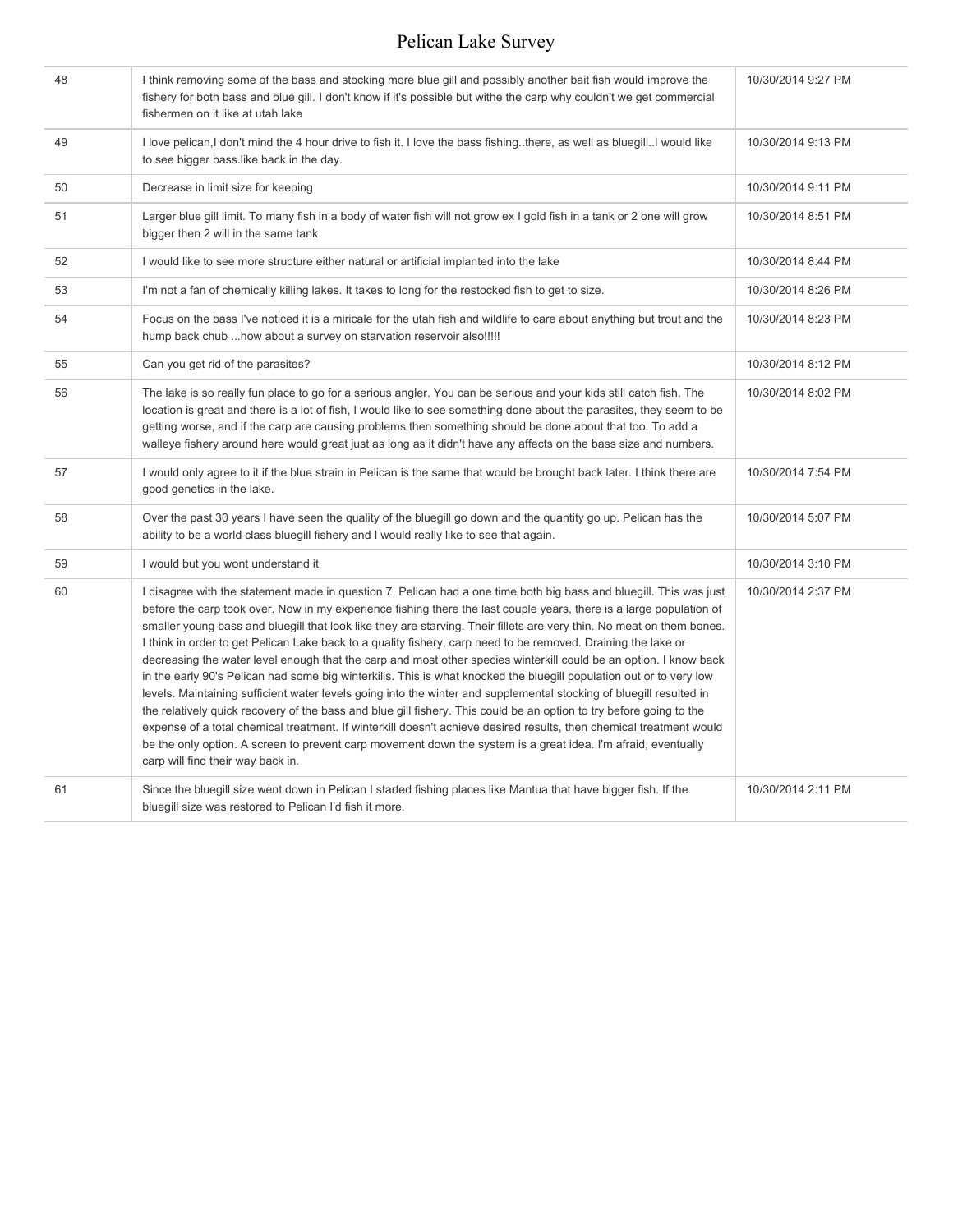### **Q13 Are you interested in serving on a committee to help update the fishery management plan for Pelican Lake?**



| <b>Answer Choices</b> | <b>Responses</b> |
|-----------------------|------------------|
| Yes                   | 27.22%<br>49     |
| No                    | 72.78%<br>131    |
| <b>Total</b>          | 180              |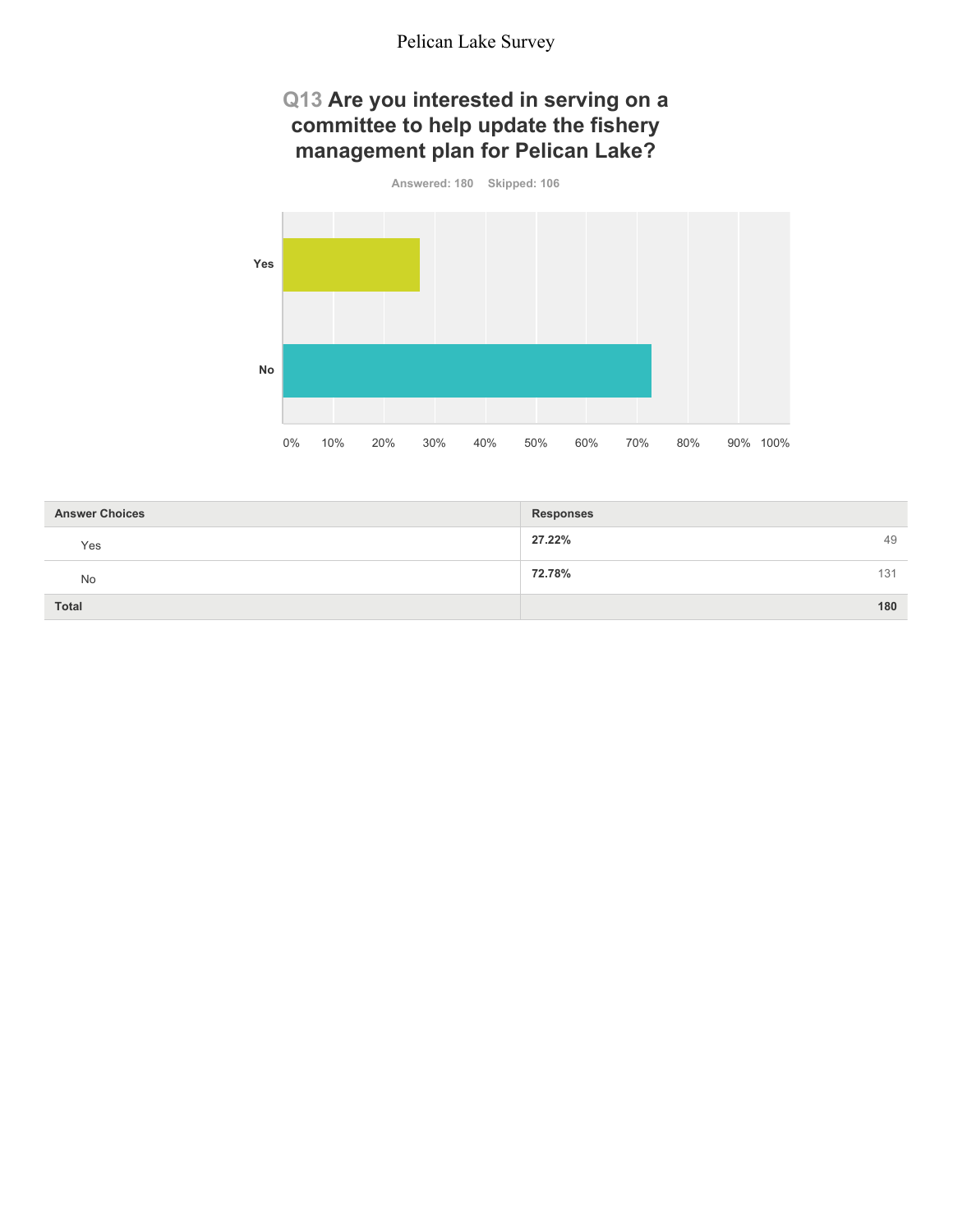### **Q20 I do not fish Pelican because:**

**Answered: 49 Skipped: 237**



| <b>Answer Choices</b>                                                      |        | <b>Responses</b> |  |
|----------------------------------------------------------------------------|--------|------------------|--|
| It is too far from my home                                                 | 83.67% | 41               |  |
| I do not prefer to fish for the species that are available                 | 10.20% | 5                |  |
| The size of fish available is not attractive to me                         | 10.20% | 5                |  |
| The facilities (boat ramp, camping, parking, etc) are not attractive to me | 10.20% | 5                |  |

#### **Total Respondents: 49**

| # | Other (please specify)                                                                                                                                                                                                                                                                                                                                                                | Date                |
|---|---------------------------------------------------------------------------------------------------------------------------------------------------------------------------------------------------------------------------------------------------------------------------------------------------------------------------------------------------------------------------------------|---------------------|
|   | worms in the fish fillets                                                                                                                                                                                                                                                                                                                                                             | 11/24/2014 7:48 PM  |
| 2 | I've heard great things about the history of this lake, but much of the recent information casts a negative tone to<br>the lake. The carp population and uncertain information to go out for a first try for such a drive from SLC<br>(especially with starvation on the way) has kept me from trying it yet. I would like to hit it on my float tube or on<br>the ice at some point. | 11/4/2014 5:42 PM   |
| 3 | don't know where it is, never been there                                                                                                                                                                                                                                                                                                                                              | 10/31/2014 11:33 AM |
| 4 | Haven't had a chance                                                                                                                                                                                                                                                                                                                                                                  | 10/31/2014 8:43 AM  |
| 5 | the bluegills have worms in the fillets                                                                                                                                                                                                                                                                                                                                               | 10/31/2014 7:22 AM  |
| 6 | I like staying in the Southern Region                                                                                                                                                                                                                                                                                                                                                 | 10/30/2014 2:49 PM  |